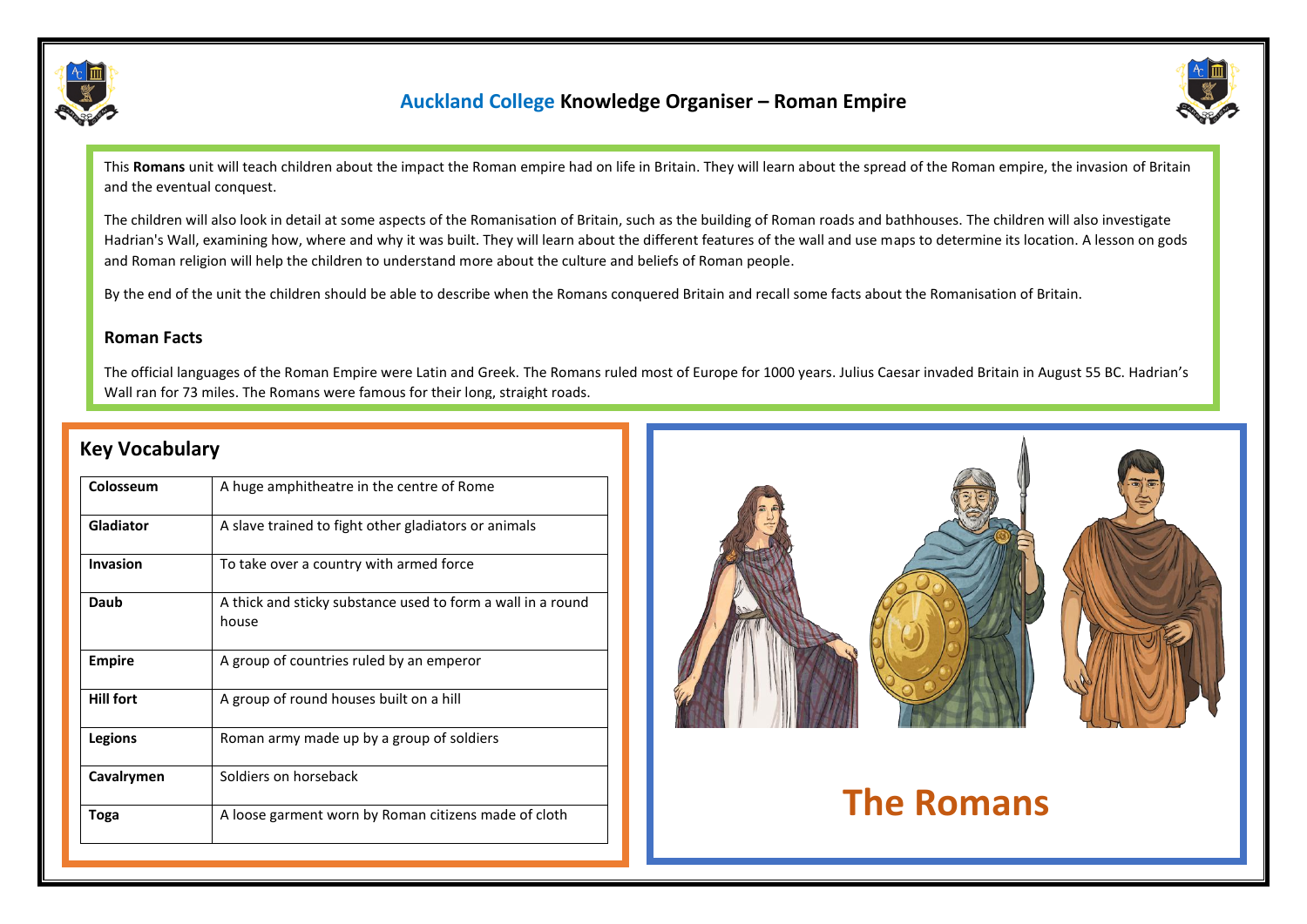

# **Auckland College Knowledge Organiser – Roman Empire**





There was a **milecastle** containing 20 soldiers every Roman mile (1.5km).



There was a **turret** guarded by soldiers built every 500m.



Major **forts** were built along the wall every 8km. These forts could accommodate between 500 to 1000 Roman soldiers

### **Hadrian's Wall**

The solution for dealing with frequent attacks from the Picts came in the form of a great wall. The Roman Emperor Hadrian is best known for building this wall across northern Britain which helped the Romans defend their occupied land. The wall also meant that the Romans could control who was entering and leaving Roman territory and charge taxes to those who wanted to come in.

The Romans began building the wall in AD 122 and it took around 6 years to build. The wall was built by three Roman legions (15,000 men) using mostly stone. It was 117.5km long (or 80 Roman miles), up to 6m high and 3m wide. This meant that two Roman soldiers could perform sentry duty side-by-side.

The wall ran from Bowness-on-Solway on the west Coast to Wallsend on the east Coast. It passed through Carlisle, Gilsland, Chollerford and Corbridge among many other places.

Since thousands of soldiers were stationed along the wall, provision had to be made for them to be able to live their lives. Inside the forts were barracks for the soldiers, a larger house for the commander and his family, a grain store, toilets and sometimes a hospital. There would also be a bathhouse just outside the fort so soldiers could keep clean. Over time, villages and communities developed around the forts. These settlements would contain houses, shops, temples, and taverns. They were probably where the soldiers' wives and families lived.

### **Roman Gods and Goddesses**

In the earlier Roman times, the Roman people believed in many different gods and goddesses whom they believed controlled different aspects of their lives.

The Romans believed in good and bad omens, and they performed many rituals in the hope of receiving good luck. Prayer and sacrifice were important, and the Romans held festivals every month to honour the gods. They would worship their gods and goddesses at temples.

The Romans had lots of gods and goddesses. Many of their gods and goddesses are the same as the Greek gods, but with different names. Some of the more popular Roman gods and goddesses are: **Jupiter** (King of Gods), **Juno** (Queen of Gods), **Mars** (God of War), **Venus** (Goddess of Love), **Apollo** (God of the Sun), **Diana** (God of the Moon), **Minerva** (Goddess of Wisdom) and **Neptune** (God of the Sea).